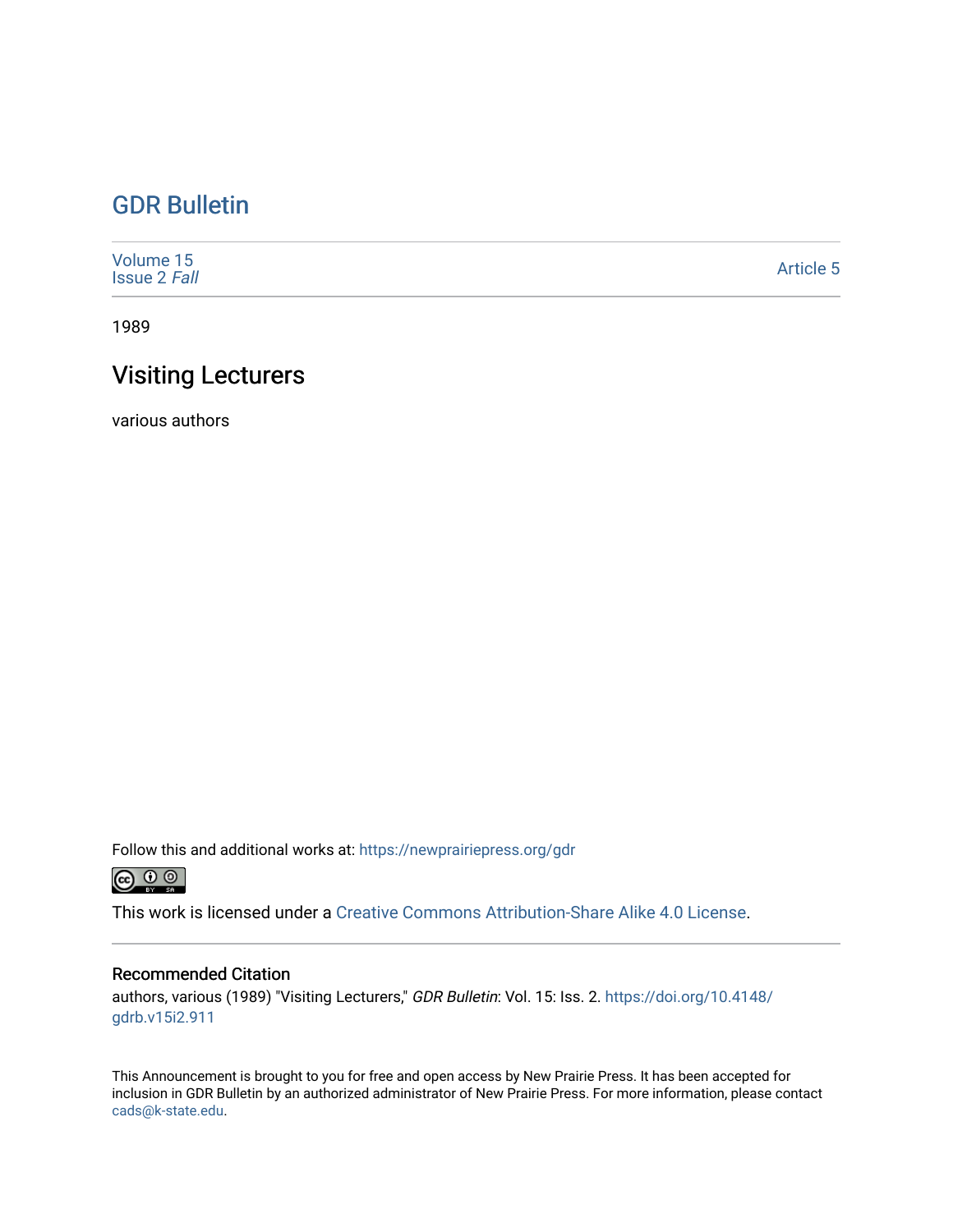papers on more discipline-specific topics, discuss issues and directions of current research in their fields, or continue discussion of papers given in the seminars.

Detailed proposals (title plus 1-2 pages) must be submitted to the appropriate seminar organizers—one copy to each—by December 15, 1989. Complete papers are due April 1. Papers should not exceed 30 minutes. The preferred language is English, although papers may be given in German. For more information on the program, contact Margy Gerber (Seminar III). For information of the Symposium location, travel arrangements, etc., contact W. Christoph Schmauch, World Fellowship Center, Conway, NH 03818, tel. (603) 356-5208.

### 1990 AATG Annual Meeting

The AATG Annual Meeting will convene next year from November 22 to 24 in New Orleans. The 1990 AATG Program Committee is soliciting proposals for workshops, full sessions, and individual presentations. Proposals are also being solicited for the topic of: "Reciprocal Relations between the German-speaking Countries and the Rest of Europe." Papers should be of 15 to 20 minutes in length. The deadline for proposals is February 1, 1990.

For further information about the program or the appropriateness of an intended proposal, please contact:

> Gerd K. Schneider, 1990 Annual Meeting Chair German/Dept. of Foreign Languages/Literatures Syracuse University Syracuse, New York 13244 - 1160 Tel. (315) 443 - 5380

 $\sim 10^7$ 

## **VISTING LECTURERS**

Daughters of Eve Project:

Maja-Michaela Wiens and Andreas Klich Wiens have been invited by Dorothy Rosenberg and Nancy Lukens to read from their works and participate in workshops and discussions October 17-19 at the University of New

Hampshire as part of the Daughters of Eve - Contemporary Women Writers of the GDR project. They will be available to give readings (some in English) and participate in classes and discussions for 2-3 weeks after their arrival at U.N.H.

Maja-Michaela Wiens was born in 1952 and grew up in Berlin. She has been a statistician, an economics student, and a waitress and bartender. Since 1981 she has been a self-employed writer. Her novel Traumgrenzen appeared in 1984. She has published many short stories in anthologies and journals, and has written reportage, radio plays, and most recently the film Trautes Heim, written with Andreas Klich Wiens. She is active in the peace movement and, having served many years as chairperson of her district Youth Welfare Commission, is familiar with the conditions and problems of urban youngsters in the GDR.

Andreas Klich Wiens was born in 1953 and grew up in a small town in Thüringen. After completing an apprenticeship as a telephone technician, serving in the army (later becoming a conscientious objector), beginning and dropping a degree program in business, and working in theater, opera, and various other jobs, he studied at the Literaturinstitut in Leipzig from 1981-84 and has been a self-employed writer and teacher/ facilitator of children's, young adults' and workers' amateur writers' groups since 1985. He has published short stories in many anthologies and is working on the filming of "Trautes Heim" (written with Maja Wiens), another film, and a novel Das Achte Gebot. He is also active in the peace movement and has experience working with young people.

Contact Dorothy Rosenberg for copies of sample publications and scheduling information: 24 Upland Road, Leeds MA 01053. Phone: (413) 586-4114.

### Winter ade Tour:

Helke Misselwitz, Gudrun Plenert, and Thomas Plenert, three filmmakers from the GDR, will tour the U.S. this fall with the film Winter ade. a featurelength documentary about women in the GDR. The tour is co-sponsored by UNH (Dorothy Rosenberg and